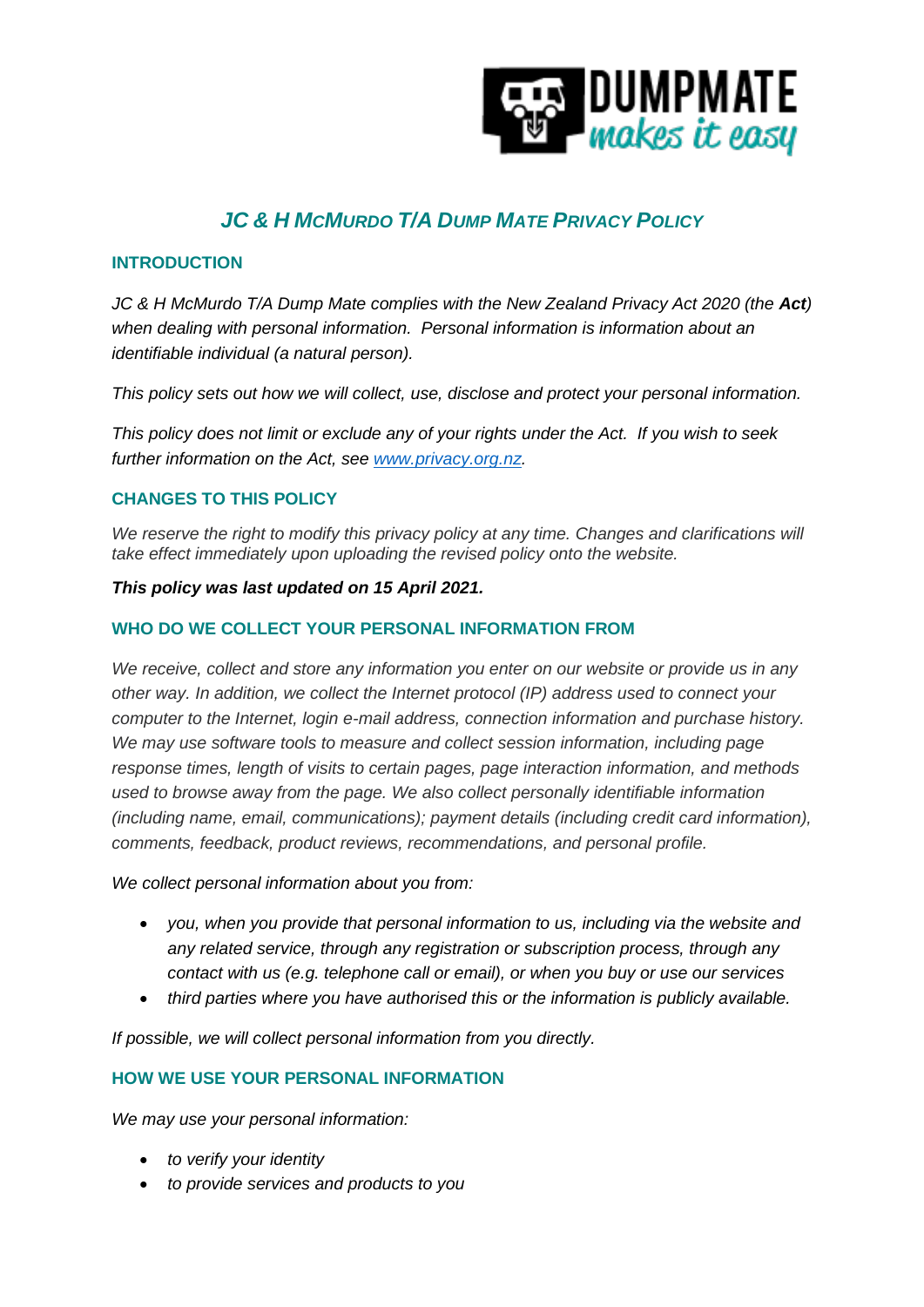- *to market our services and products to you, including contacting you electronically (e.g. by text or email for this purpose)*
- *to improve the services and products that we provide to you.*
- *to bill you and to collect money that you owe us, including authorising and processing credit card transactions.*
- *to respond to communications from you, including a complaint*
- *to conduct research and statistical analysis (on an anonymised basis)*
- *to protect and/or enforce our legal rights and interests, including defending any claim.*
- *for any other purpose authorised by you or the Act.*

*When you conduct a transaction on our website, as part of the process, we collect personal information you give us such as your name, address and email address. Your personal information will be used for the specific reasons stated above only.*

## **DISCLOSING YOUR PERSONAL INFORMATION**

*We may disclose your personal information to:* 

- *another company within our group*
- *any business that supports our services and products, including any person that hosts or maintains any underlying IT system or data centre that we use to provide the website or other services and products.*
- *other third parties (for anonymised statistical information)*
- *a person who can require us to supply your personal information (e.g. a regulatory authority)*
- *any other person authorised by the Act or another law (e.g. a law enforcement agency)*
- *any other person authorised by you.*

# **PROTECTING YOUR PERSONAL INFORMATION**

*We will take reasonable steps to keep your personal information safe from loss, unauthorised activity, or other misuse.*

*Our website is hosted on the Wix.com platform. Wix.com provides us with the online platform that allows us to sell our products and services to you. Your data may be stored through Wix.com's data storage, databases and the general Wix.com applications. They store your data on secure servers behind a firewall.*

*All direct payment gateways offered by Wix.com and used by our company adhere to the standards set by PCI-DSS as managed by the PCI Security Standards Council, which is a joint effort of brands like Visa, MasterCard, American Express and Discover. PCI-DSS requirements help ensure the secure handling of credit card information by our store and its service providers.*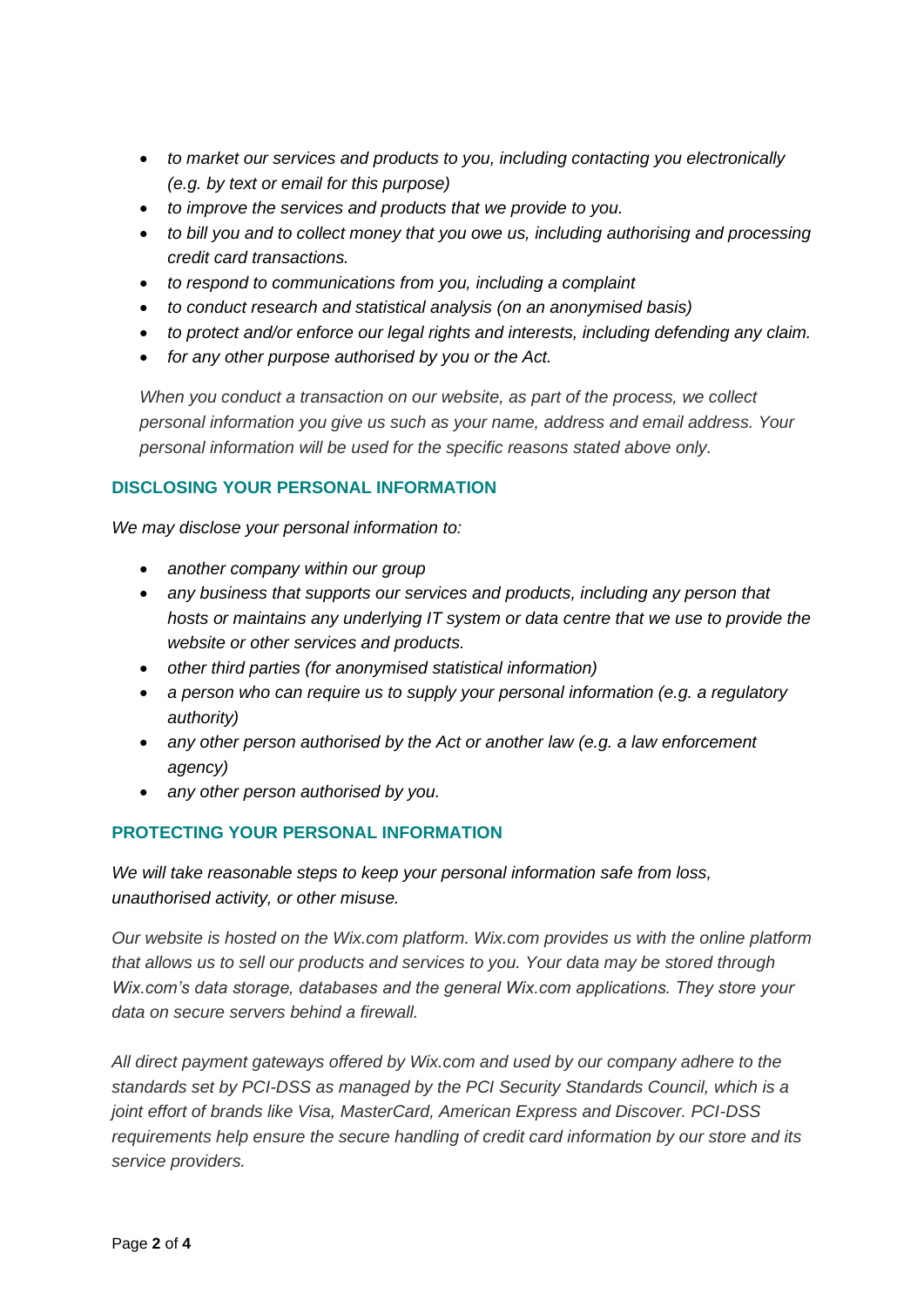## **ACCESSING AND CORRECTING YOUR PERSONAL INFORMATION**

*Subject to certain grounds for refusal set out in the Act, you have the right to access your readily retrievable personal information that we hold and to request a correction to your personal information. Before you exercise this right, we will need evidence to confirm that you are the individual to whom the personal information relates.*

*In respect of a request for correction, if we think the correction is reasonable and we are reasonably able to change the personal information, we will make the correction. If we do not make the correction, we will take reasonable steps to note on the personal information that you requested the correction.*

*If you want to exercise either of the above rights, email us at info@dumpmate.nz. Your email should provide evidence of who you are and set out the details of your request (e.g. the personal information, or the correction, that you are requesting).*

*We may charge you our reasonable costs of providing to you copies of your personal information or correcting that information.*

#### **INTERNET USE**

*While we take reasonable steps to maintain secure internet connections, if you provide us with personal information over the internet, the provision of that information is at your own risk.*

*If you post your personal information on the website's message board, you acknowledge and agree that the information you post is publicly available.*

*If you follow a link on our website to another site, the owner of that site will have its own privacy policy relating to your personal information. We suggest you review that site's privacy policy before you provide personal information.*

#### **COOKIES**

*We use cookies to monitor your use of the website. You may disable cookies by changing the settings on your browser, although this may mean that you cannot use all of the features of the website.* 

*Please note: Third-party services, such as Google Analytics or other applications offered through the Wix App Market, place cookies or utilise other tracking technologies through Wix´s services and may have their own policies regarding how they collect and store information. As these are external services, such practices are not covered by our Privacy Policy.*

*[Click here](https://www.allaboutcookies.org/) to be able to see what cookies are used and how to manage them properly.*

*The following links explain how to access cookie settings in various browsers:*